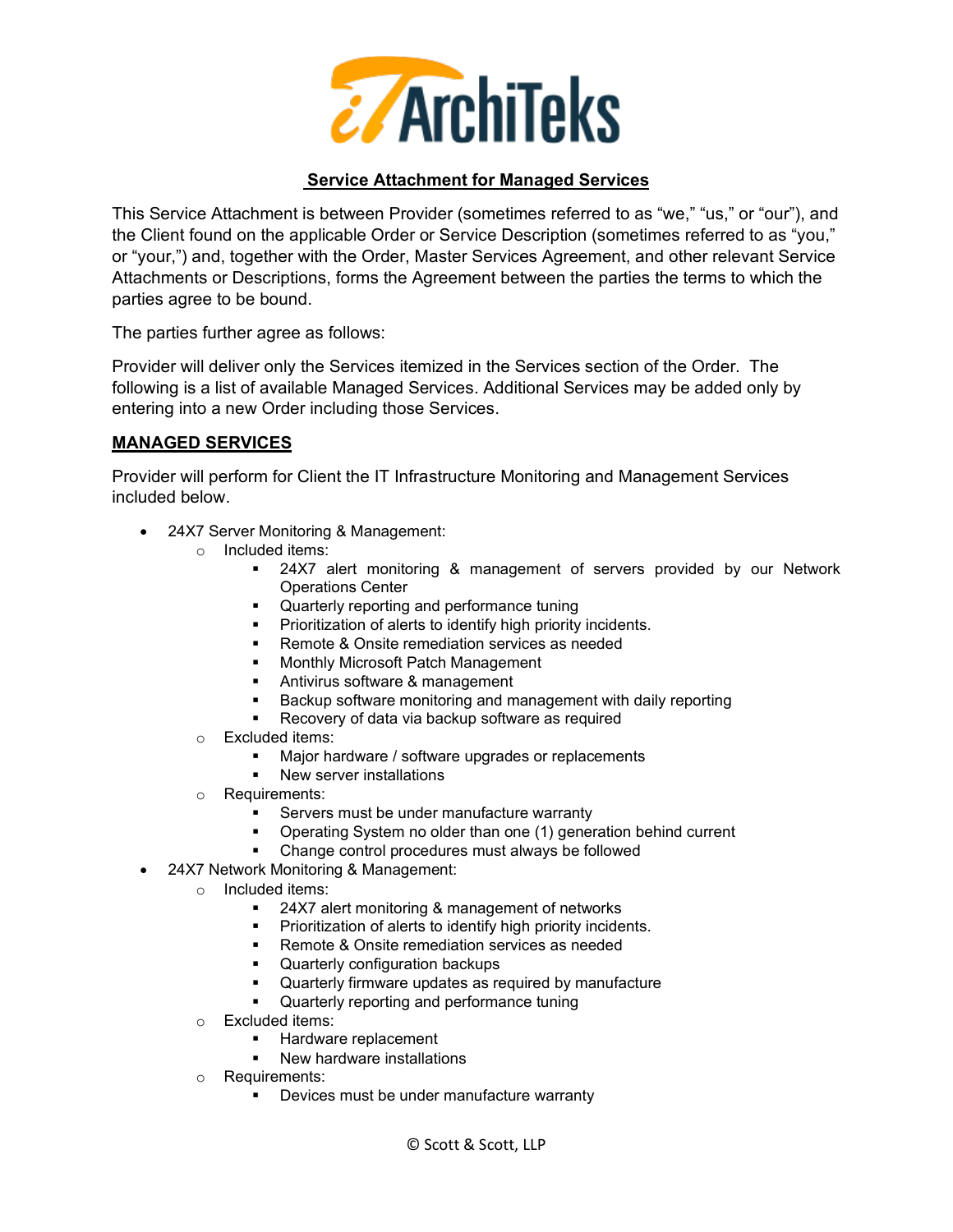- **EXECO FIGUREY Change control procedures must always be followed**
- 8x5 Help Desk Services:
	- o Included items:
		- Help Desk support via email, phone & chat during business hours
		- Unlimited remote and onsite support as required to ensure customer satisfaction
		- Ability to remotely control desktops to support employees
		- **Monthly Microsoft Patch Management**
		- **Antivirus software & management**
		- Remote software installations<br>■ New / terminated employee se
		- New / terminated employee setup and configuration

#### Additional Service Offerings:

- Core Security Services
	- o Included items:
		- **Remediation of virus infections**
		- Security Awareness Training
		- **•** Multi-Factor Authentication
		- Secure Firewall
- Advanced Security
	- o Included items:
		- **Advanced Malware Protection on all desktops & servers**
		- **Threat Detection and Remediation services provided by our Security Operations Center**
		- **Dark Web Monitoring**
		- **Advanced DNS filtering and protection**
		- Phishing Simulators
- Security & Compliance
	- o Included items:
		- SIEM Solution monitored and managed by our Security Operations Center
		- **Full Security event correlation and log monitoring**
		- Reports to show compliance with your regulatory needs Excluded items:
		- o Excluded items:
			- Does not guarantee you will meet regulatory compliance requirements.

#### **ADDITIONAL CLIENT OBLIGATIONS**

#### **Hardware Equipment**

Client equipment must be maintained under a manufacturer's warranty or a current maintenance contract. Provider is not responsible for client equipment that is not maintained under a manufacturer's warranty or maintenance contract or that is otherwise out of order. All fees, warranties, and liabilities against Provider assumes equipment is under a manufacturer's warranty or maintenance contracts.

Provider in its reasonable opinion and supported by manufacturer information, may designate certain equipment as obsolete or defective, and therefore exclude it from coverage under this Agreement.

#### **Minor On-Site Tasks**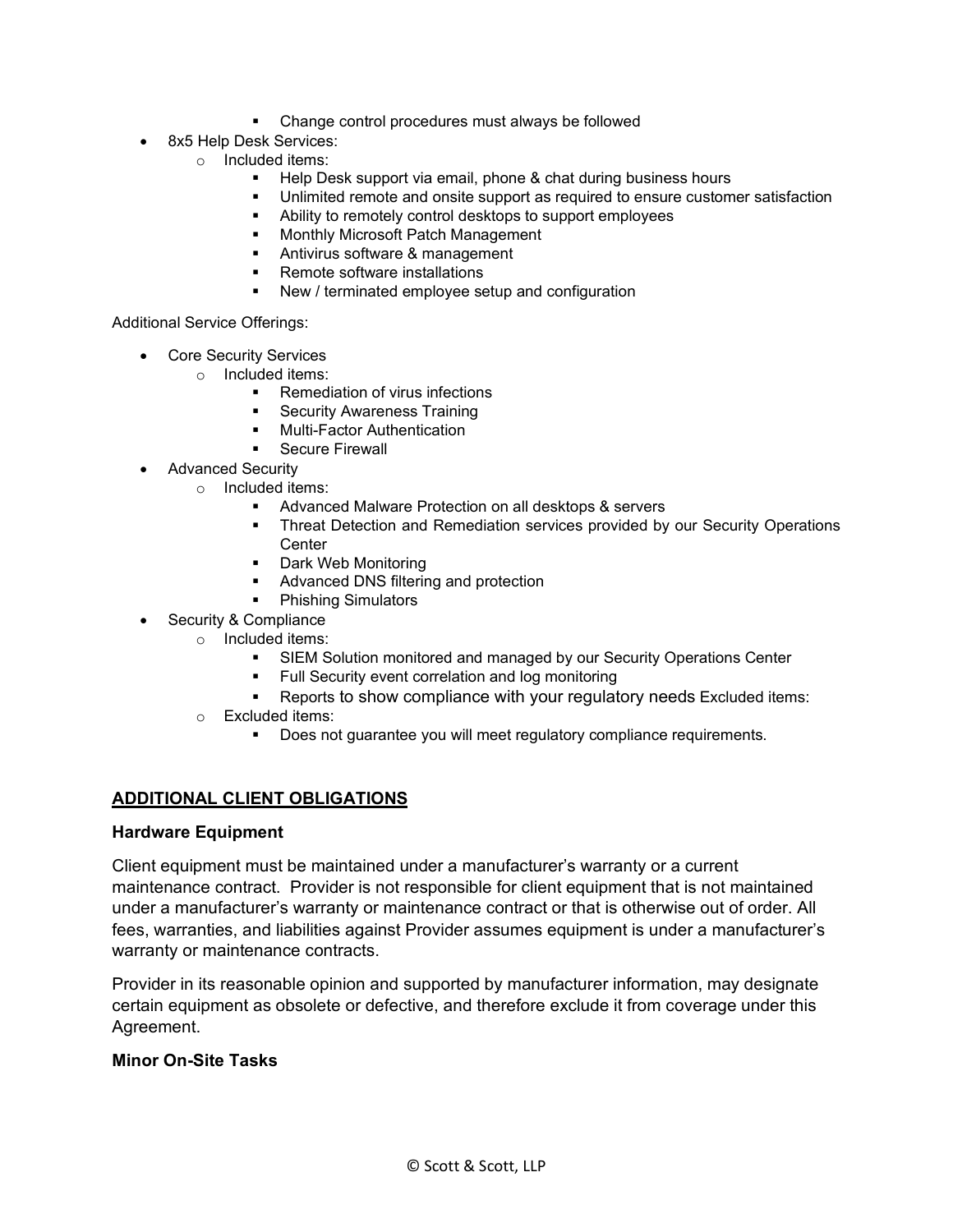Provider may occasionally ask Client to perform simple on-site tasks (e.g., powering down and rebooting a computer). Client agrees to cooperate with all reasonable requests.

### **Server Upgrades or Repair**

Provider will authorize all server upgrades or repairs. Client agree not to perform any of these actions without notifying us.

### **Software Media**

Client shall obtain and supply all necessary software media with installation keys (if any) upon request.

Except for any software provided by Provider in connection with the Services, Client is solely responsible for obtaining all required software licenses, including all client access licenses, if any, for the software products installed on your computers.

### **NETWORK CHANGE COORDINATION**

#### **Significant Changes to Client's Network**

Client will notify Provider via email of all significant proposed network changes and will provide us with a reasonable opportunity to comment and follow-up regarding those proposed changes.

#### **Research Regarding Network Changes**

Evaluation of network change requests sometimes will require significant research, design, and testing by Provider. These types of requests are not covered by this Service Attachment and will be billed at Provider's then-current rates for time and materials.

# **SUITABILITY OF EXISTING ENVIRONMENT**

#### **Minimum Standards Required for Services**

Client represents, warrants and agrees that its existing environment meets the following requirements or will obtain upgrades to its existing environment to meet the following requirements within ten (10) days of the Effective Date ("Minimum Standards"):

- All servers with Microsoft Windows Operating Systems must be running the latest version of Windows Server supported by Microsoft, and have all of the latest Microsoft Service Packs and Critical Updates installed and be patched within 30 days of the last patch.
- All desktop PC's and notebooks/laptops with Microsoft Windows Operating Systems must be running the latest version of Windows later and have all of the latest Microsoft Service Packs and Critical Updates installed and be patched within 30 days of the last patch.
- All server and desktop software must be genuine, licensed and vendor-supported.
- The environment must have a currently licensed, vendor-supported hardware firewall between the internal network and the internet.
- There must be an outside static IP address assigned to a network device, allowing RDP or VPN access.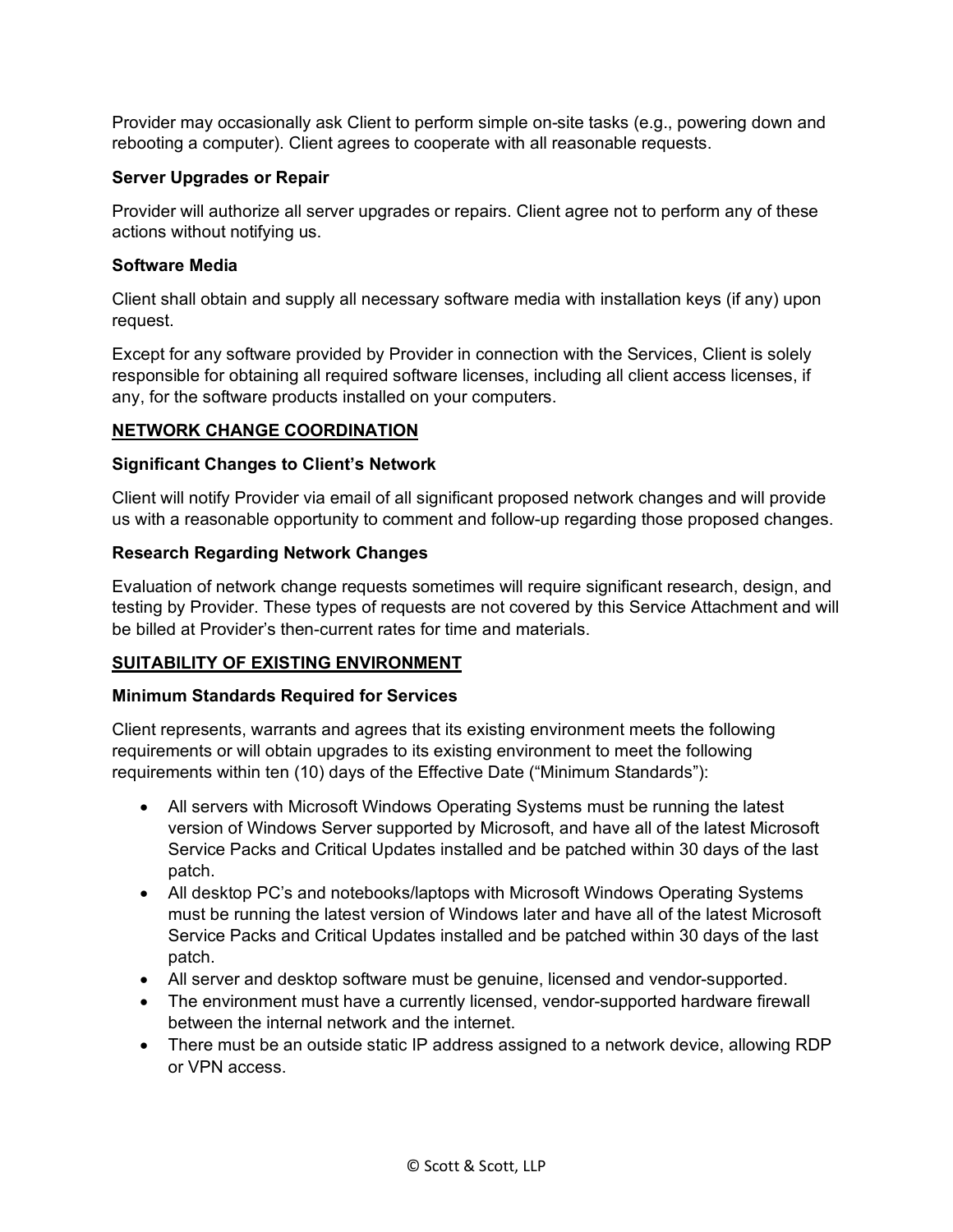Costs required to bring Client's environment up to these Minimum Standards are not included in this Agreement and shall billed at Provider's then-current rates and paid by Client.

# **EXCLUSIONS**

Provider is not responsible for failures to provide Services that are caused by the existence of any of the following conditions:

- Expired Manufacturer Warranty or Support Parts, equipment or software not covered by a current vendor/manufacturer warranty or support.
- Alterations and Modifications not authorized by Provider Any repairs made necessary by the alteration or modification of equipment other than that authorized by Provider, including alterations, software installations or modifications of equipment made by Client's employees or anyone other than Provider.
- Hardware or Software Malfunction Any time there is a defect or malfunction in any hardware or software not caused by Provider that adversely affects Provider's ability to perform the Services.
- Client Resource Problems Any time a problem occurs resulting from a Client resource that are not under Provider's management or control.
- Network Changes Any changes Client may have made to the networking environment that were not communicated to or approved by Provider.
- Task Reprioritization Any problems or failures related to a prioritization or reprioritization of tasks by Client.
- Force Majeure Any problems resulting from a Force Majeure Event as described in the Master Services Agreement.
- Client Actions Any problem resulting from Client actions or inactions that were contrary to Provider's reasonable recommendations.
- Client Responsibilities Any problems resulting from Client's failure to fulfill any responsibilities or obligations under the relevant Agreements.
- Internet Connectivity Loss Any loss of internet connectivity that occurs at Client locations for any reason.
- Software Maintenance Any maintenance of applications software packages, whether acquired from Provider or any other source.
- Remote Computers Home or remote computers that are not covered under the relevant Agreements.

Provider is not responsible for failures to provide Services that occur during any period of time in which any of the following conditions exist:

- Problem Ticket Management The time interval between the initial occurrence of a desktop malfunction or other issue affecting functionality and the time Client reports the desktop malfunction or issue to Provider.
- Power Supply Malfunction Instances where an uninterruptable power supply (UPS) device malfunctions and renders Provider unable to connect to the network or troubleshoot the device in question.

The following list of items are excluded from the scope of included Services, and may incur additional charges or require a separate billable project: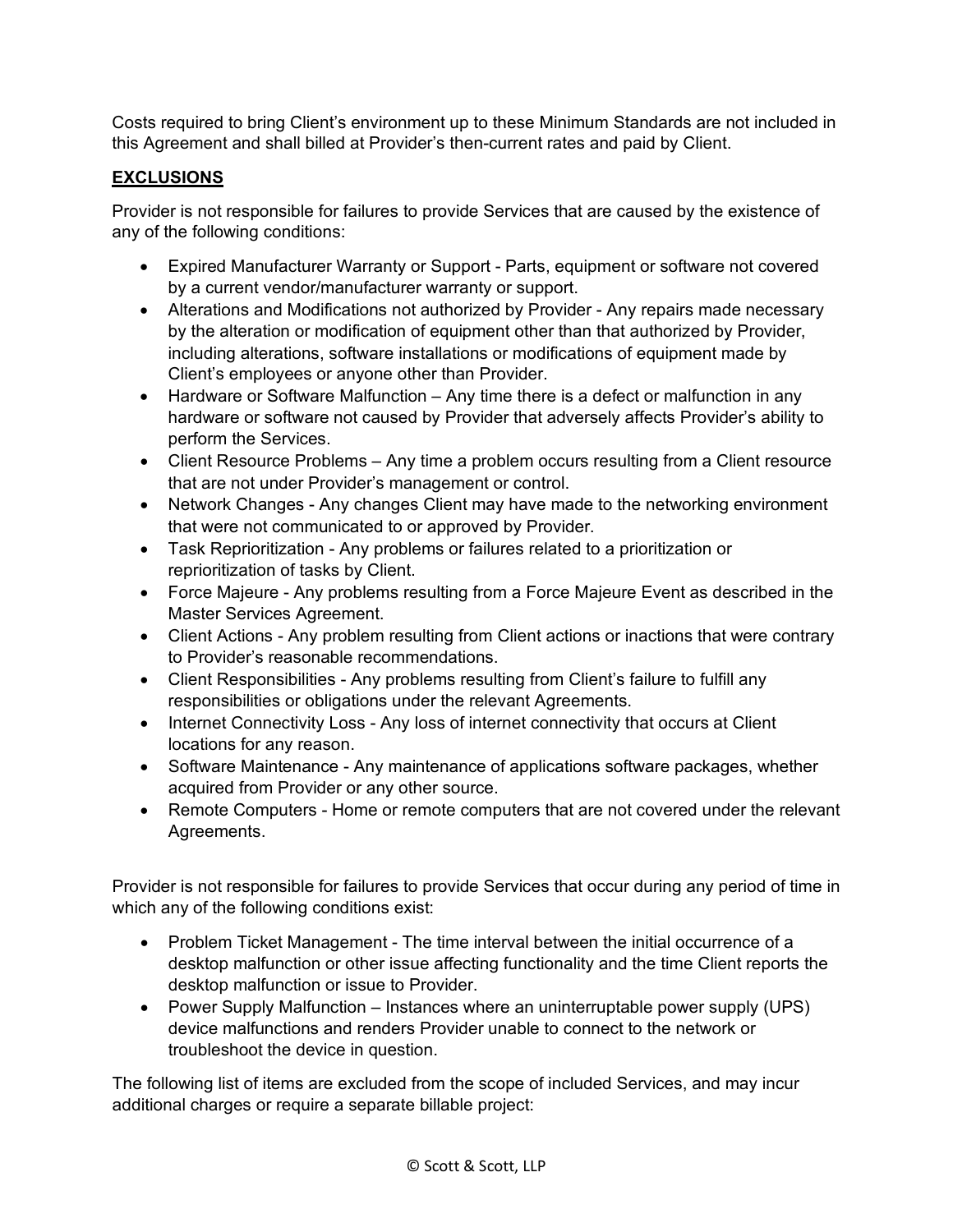- Scheduled Maintenance Any part of the Service outside designated or scheduled maintenance windows or other agreed-upon periods of time that are necessary for repairs or maintenance.
- Agreed Temporary Exclusions Any temporary exclusion that Provider we may request, subject to Client's approval, to implement changes in applications, environments, conversions or system software.
- Software Maintenance Unusual work that results from a failed software patch or update that results in an interruption in Client's business, with the exception of Microsoft Windows updates and patches.
- Programming Modifications Any programming (modification of software code) and program (software) maintenance occurs.
- Training Any training service of any kind.
- Software and Web Development Any Services requiring software and web development work.
- Remote Computers -– Unless otherwise specified in an Order, home or remote computers that are not covered under the Agreement.
- Replacement Software Implementation of new or replacement software.
- Relocation / Satellite Office Office relocation/satellite office setup.
- Equipment Refresh Any non-workstation equipment refreshes.

The following list of items are costs that are considered separate from the Service pricing:

• Costs Outside Scope of the Service – The cost of any parts, equipment, or shipping charges of any kind. The cost of any software, licensing, or software renewal or upgrade fees of any kind. The cost of any third-party vendor or manufacturer support or incident fees of any kind. The cost of additional facilities, equipment, replacement parts, software or service contract.

The following is a list of Services Provider does not perform:

- Printer Hardware Repair Printer hardware repair or maintenance work.
- Third-party Vendor Disputes The management or involvement with disputes or charges with any third-party vendor, other than issues relating to the technical services.

# **TERM AND TERMINATION**

#### **Term**

This Service Attachment is effective on the date specified on the Order (the "Service Start Date"). Unless properly terminated by either party, this agreement will remain in effect through the end of the term specified on the Order (the "Initial Term").

# **Renewal**

"RENEWAL" MEANS THE EXTENSION OF ANY INITIAL TERM SPECIFIED ON AN ORDER FOR AN ADDITIONAL TWELVE (12) MONTH PERIOD FOLLOWING THE EXPIRATION OF THE INITIAL TERM, OR IN THE CASE OF A SUBSEQUENT RENEWAL, A RENEWAL TERM. THIS SERVICE ATTACHMENT WILL RENEW AUTOMATICALLY UPON THE EXPIRATION OF THE INITIAL TERM OR A RENEWAL TERM UNLESS ONE PARTY PROVIDES WRITTEN NOTICE TO THE OTHER PARTY OF ITS INTENT TO TERMINATE AT LEAST SIXTY (60)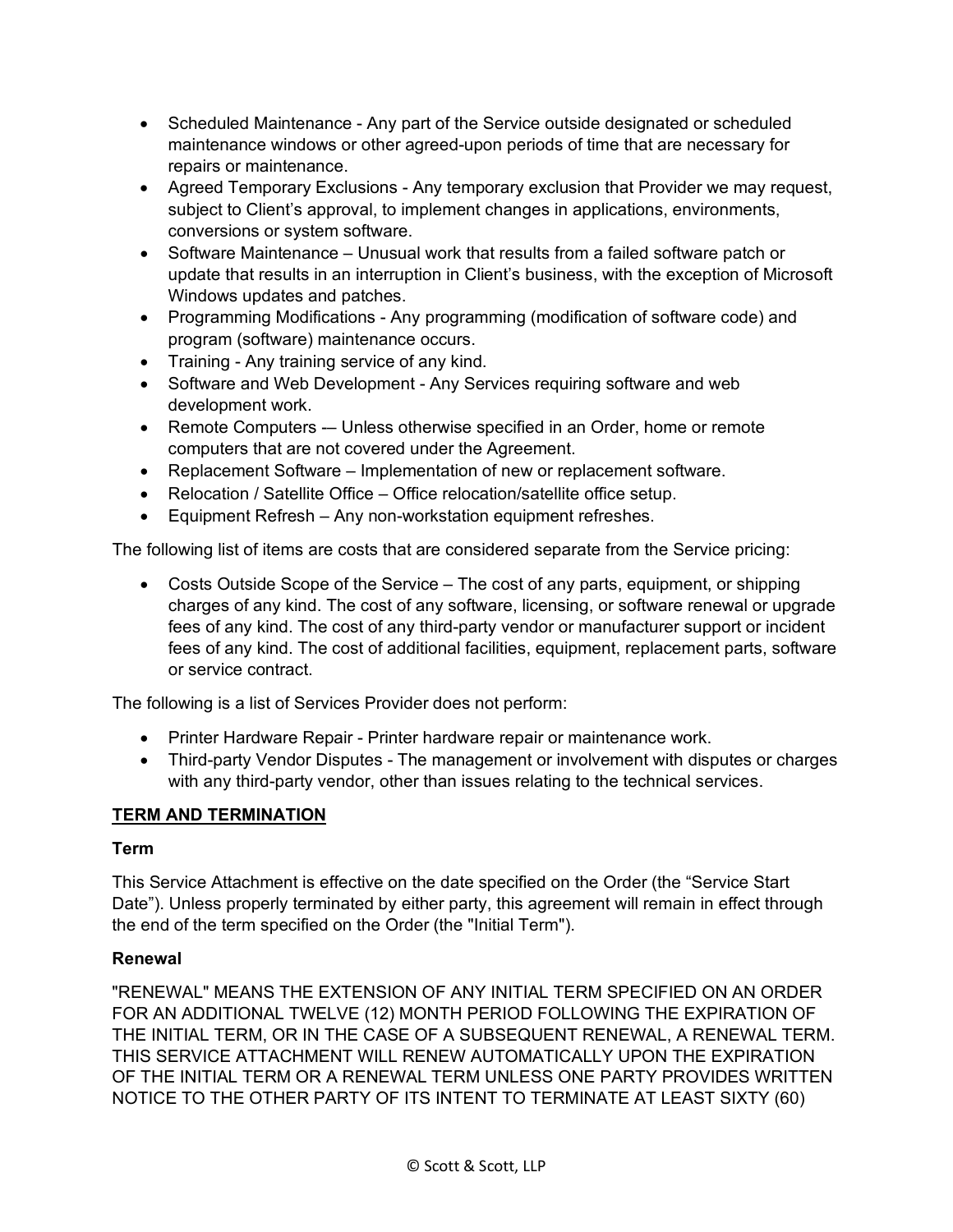### DAYS PRIOR TO THE EXPIRATION OF THE INITIAL TERM OR OF THE THEN-CURRENT RENEWAL TERM.

# CLIENT MAY CANCEL AN AUTOMATIC RENEWAL BY CONTACTING PROVIDER.

# **Month-to-Month Services**

If the Order specifies no Initial Term with respect to any or all Services, then we will deliver those Services on a month-to-month basis. We will continue to do so until one party provides written notice to the other party of its intent to terminate those Services, in which case we will cease delivering those Services at the end of the next calendar month following receipt such written notice is received by the other party.

# **Early Termination by Client With Cause**

Client may terminate this agreement for cause following sixty (60) days' advance, written notice delivered to Provider upon the occurrence of any of the following:

- We fail to fulfill in any material respect our obligations under this agreement and fail to cure such failure within thirty (30) days following our receipt of your written notice.
- We terminate or suspend our business operations (unless succeeded by a permitted assignee under this agreement)

# **Early Termination by Client Without Cause**

If Client has satisfied all of your obligations under this Service Attachment, then no sooner than ninety (90) days following the Service Start Date, you may terminate this Service Attachment without cause during the Initial Term upon sixty (60) days' advance, written notice, provided that Client pays Provider a termination fee equal to fifty percent (50%) of the recurring, Monthly Service Fees remaining to be paid from the effective termination date through the end of the Initial Term, based on the prices identified on the Order then in effect.

Client may terminate this Service Attachment without cause following the Initial Term upon sixty (60) days' advance, written notice, without paying an early termination fee.

# **Termination by Provider**

Provider may elect to terminate this Service Attachment upon thirty (30) days' advance, written notice, with or without cause. Provider has the right to terminate this Service Attachment immediately for illegal Client conduct. Provider may suspend the Services upon ten (10) days if Client violates a third-parties end user license agreement regarding provided software. Provider may suspend the Services upon fifteen (15) days if Client's action or inaction hinder Provider from providing the contracted Services.

# **Effect of Termination**

As long as Client is current with payment of: (i) the Fees under this Agreement, (ii) the Fees under any Project Services Attachment or Statement of Work for Off-Boarding, and/or (iii) the Termination Fee prior to transitioning the Services away from Provider's control, then if either party terminates this Service Attachment, Provider will assist Client in the orderly termination of services, including timely transfer of the Services to another designated provider. Client shall pay Provider at our then prevailing rates for any such assistance. Termination of this Service